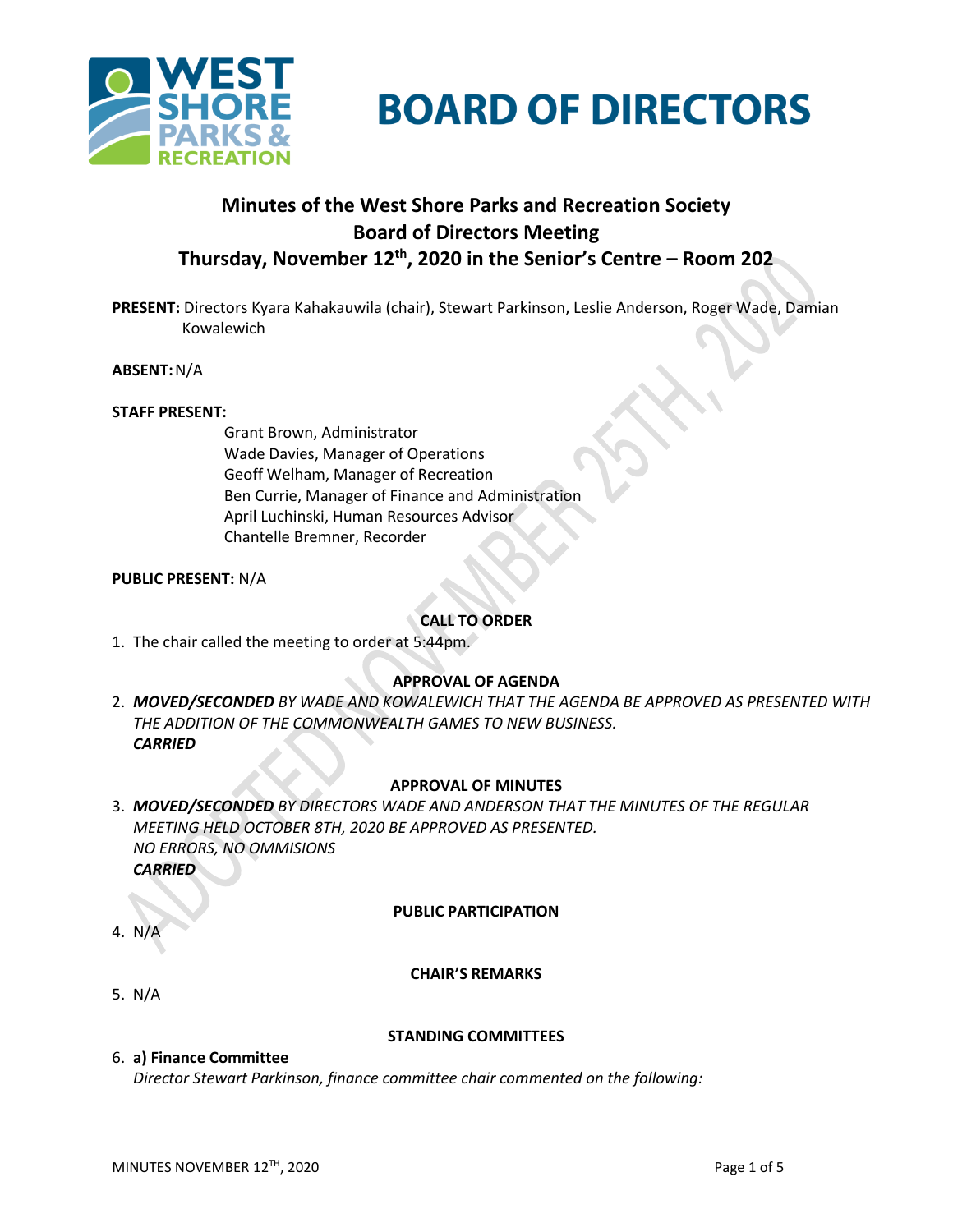$\triangleright$  WSPR staff are making further changes to the draft 2021 budget along with a separate ask listing items that qualify for the supplemental request funding from the provincial government. A special finance committee meeting is scheduled for November 25<sup>th</sup>, 2020 for further discussion.

## **OLD BUSINESS**

## 7. **a) EV Stations**

*Ben Currie, manager of finance and administration commented on the following:*

 $\triangleright$  Have requested further information from the City of Colwood regarding expenditures, data and stats and have not heard back, therefore there is no update to the report. The item will be left as pending until further information is acquired.

## **c) Library Lease Agreement**

*Grant Brown, administrator commented on the following:*

 $\triangleright$  Have talked to the library finance department and municipal CAOS and CFOS regarding the proposed change in the way the payment is made for the library capital reserve fund and the annual operating expenditures. The change will take effect within the 2021 budget.

*MOVED/SECONDED BY DIRECTORS PARKINSON AND ANDERSON THAT BOARD MEMBERS PRESENT THE STAFF REPORT AND SIDE LETTER WITH SIGNATORY PAGES TO COUNCILS FOR SIGNATURES. CARRIED*

# **NEW BUSINESS**

## 8. **a) Commonwealth Games**

*Stewart Parkinson commented on the following:*

 $\triangleright$  Stewart mentioned that the Commonwealth Games are potentially coming to Victoria and may be looking for facilities.

## **FOR INFORMATION**

## 9. **a) JDF Arena Improvement Project**

*Wade Davies, manager of operations commented on the following:*

 $\triangleright$  The preliminary budget came in higher than expected. After re-assessing, the budget is now within the expected estimate but includes the removal of the stand upgrades.

➢ The replacement of the floor and boards are mandatory, the players' boxes will be moved to the other side then the order of items to be completed depending on price is the replacement of the heat exchange, the relocation of the ice pit and the replacement of the stands. If the ice pit and stands can not be done within this project's budget, they will be completed at a later date. Maintenance staff are doing as much of the demolition of the boards as possible to reduce costs.

## **b) JDF Childcare Centre Project**

*Geoff Welham, manager of recreation commented on the following:*

- $\triangleright$  The demo and building permits have been approved by the City of Colwood.
- $\triangleright$  The upstairs floor is now off-limits to all staff.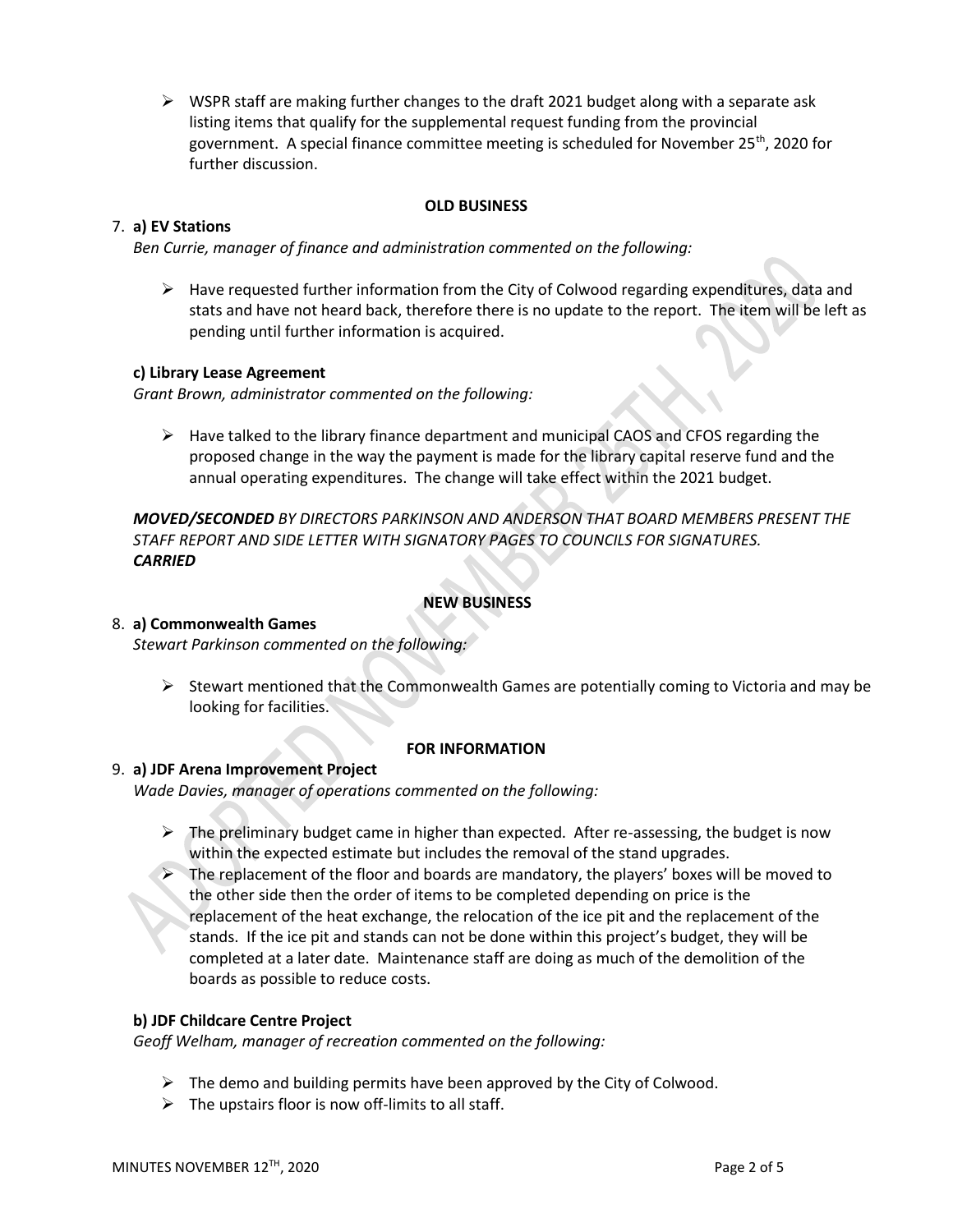- $\triangleright$  The construction manager's superintendent is now onsite every day.
- $\triangleright$  Construction is tentatively scheduled to start in early January.
- $\triangleright$  The ISC will shut down for a couple of weeks over Christmas to accommodate scaffolding in front of the upper level windows in order to install the sprinklers and re-frame the wall.

#### **c) Administrator's Report**

*Grant Brown, administrator commented on the following:*

## **Administration/Human Resources**

The evaluation of the Recreation Management Software RFP has concluded and Intelligenz Recreation and Facility Management software has been selected. Staff will now begin work on a 5 year service agreement and planning the implementation process with a targeted Go-Live date of August 2021.

October has been a month of budget with the team planning for 2021 and closely reviewing the status of 2020. The status of WSPR's 2020 revenue and expenses has been closely monitored by all department heads. Finance has worked closely with each of the departments to finalize projections to ensure we're on track to finish as projected and reduce any risk of an operating deficit. Training has begun for the receivables clerk's maternity leave. As a cost savings, due to COVID, the Food and Beverage Supervisor position is training to cover the AR desk for the interim.

## **Operations**

#### **Maintenance**

Increased cleaning continues throughout the facilities and new mist sprayers were purchased to disinfect larger areas such as stands and showers.

The last 2 library air handling units have been installed, all 6 units are now less than 4 years old. Update work has been completed on the Cenotaph including revitalizing the front plates and concrete work on the front steps. A large section of the duct system over the pool deck is being replaced. Staff are currently painting them and they will be installed in late November.

Plans for our annual Ammonia Awareness Month (November) are underway. This year will include workshops on our Ammonia One Plan and training sessions with our refrigeration contractors and plant operators to increase staff's knowledge and capability in our refrigeration plant rooms.

Annual fall maintenance has begun as the site is prepared for colder months, including the cleaning of roof top drains and the restart of heating systems.

## **Parks**

The recent high winds have led to 8 trees falling over. The garden by the front entrance has been cleared in preparation for the new playground installation that is part of the childcare centre project.

Wear is beginning to show in the goalmouths due to the high usage. Staff have completed the fall fertilizer application that will encourage growth in these areas.

The golf course has also received its fall fertilizer application and the tee boxes and fairways have been over seeded.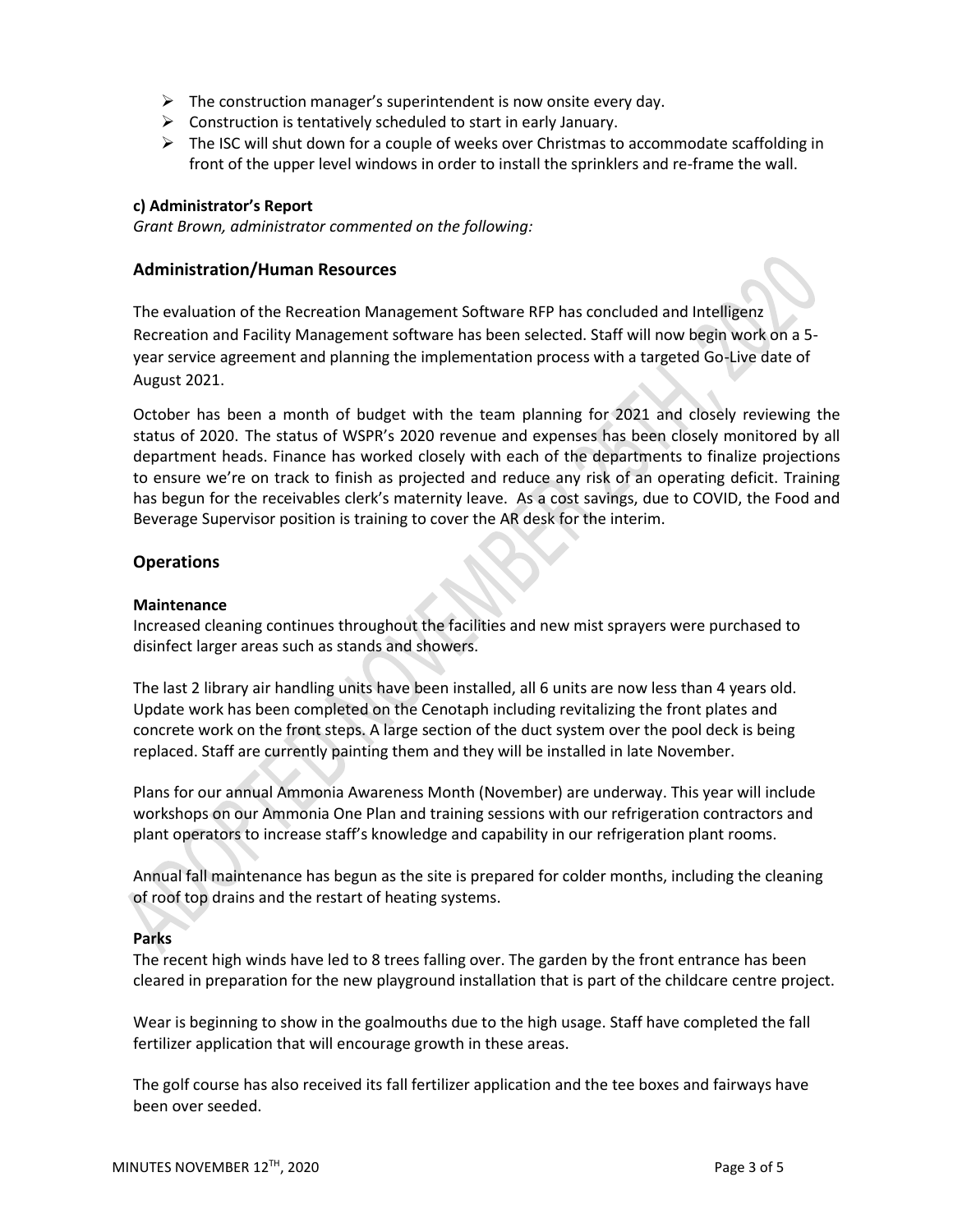#### **Programs**

#### **Community Recreation**

Planning is underway for winter programming, and we anticipate a busy January, particularly in fitness. Registration took place for the second session of the new pottery 'open time' sign-up slots with the majority of sessions being full. Pottery classes and workshops continue to be popular. Staff have diversified programming, offering Homeschool Art, Pottery and Technology classes for the homeschool community and have run Home Alone classes in the schools. Home Alone and Babysitting classes have grown in popularity and staff have added classes to meet the demand.

Preparation work has started at Centennial Centre for the pottery studio move slated for January 2021. Upgrades to the electrical, plumbing and fire proofing are required before the move can take place.

#### **Fitness and Weights**

Weight room use continues to increase as fall weather begins and the days grow shorter. Interest in personal training services has also grown, with both previous and new clients booking sessions.

We continue to adjust fitness programming based on attendance and registration numbers. Several fitness classes are full (with a reduced maximum capacity), and where possible, additional classes have been added to accommodate those on waitlists. Indoor cycling is a popular choice, and additional weekend classes have been added to supplement the 8 existing weekday classes.

#### **Sports**

The WHL combine took place on the weekend of October 16-18 with strong numbers in both the older and younger age groups.

Registered sports programs are having good attendance numbers but some of the sport contractors are having trouble hiring and keeping staff. The indoor sport complex is busy each evening from 230- 5pm for afterschool care and then rentals from 5-10pm.

After much interest from the community to re-start pickleball, staff have created daytime and evening sessions for registration and rentals. Pre-registration for adult and family public skates began at the end of October with strong numbers for public skating at the Q Centre in November.

The golf course continues to have a banner year. Revenue has exceeded last years October in the first 14 days even with the stormy weather over the last week. Frozen meal sales so far in October out of the Pro Shop are at 34 in the first 14 days. The Pro Shop has been converted into a Pro Shop/Skate Shop through the additional provision of professional skate sharpening and hockey gear sanitizing by one of our staff who is also one of the equipment managers for the Victoria Royals.

#### **Food & Beverage**

The last of the grant funding for frozen meals was dispersed on Oct 9<sup>th</sup> at the Living Edge Market. For our Thanksgiving offering, we were able to create 150 "turkey dinners" to give away which was very well received by the patrons. Typically, the preparation of a turkey dinner meal would be more labour intensive and costly because of all the components but we were able to keep costs low thanks to the food donations we received from the Senior's Center when they cleaned out their freezers.